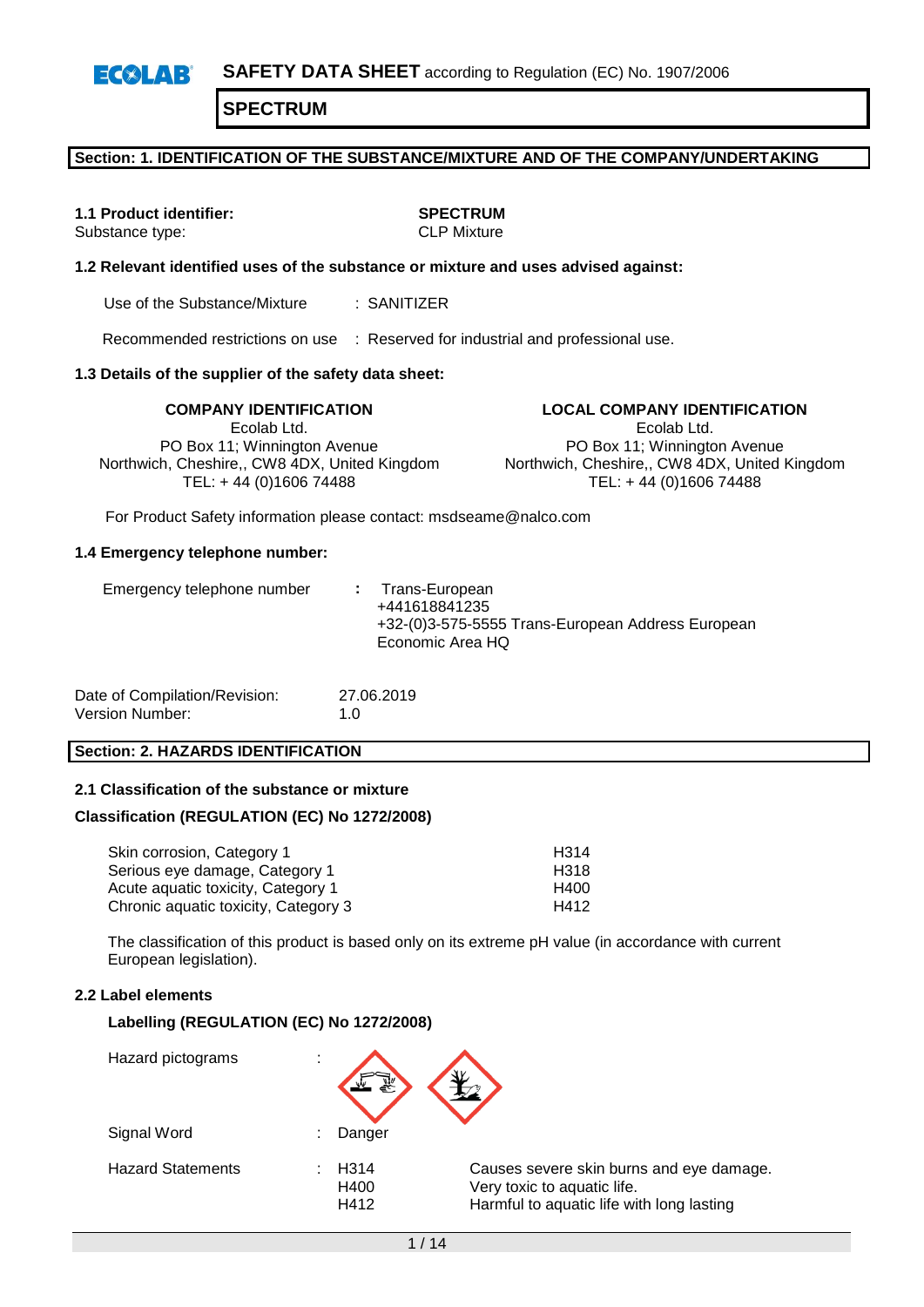effects.

| <b>Precautionary Statements</b> | : Prevention:<br>P <sub>273</sub><br>P <sub>280</sub> | Avoid release to the environment.<br>Wear protective gloves/ eye protection/ face<br>protection.                                                             |
|---------------------------------|-------------------------------------------------------|--------------------------------------------------------------------------------------------------------------------------------------------------------------|
|                                 | Response:                                             |                                                                                                                                                              |
|                                 |                                                       | P303 + P361 + P353 IF ON SKIN (or hair): Take off<br>immediately all contaminated clothing.<br>Rinse skin with water or shower.                              |
|                                 |                                                       | P305 + P351 + P338 IF IN EYES: Rinse cautiously with<br>water for several minutes. Remove contact<br>lenses, if present and easy to do. Continue<br>rinsing. |
|                                 | P310                                                  | Immediately call a POISON<br>CENTER/doctor.                                                                                                                  |

Hazardous components which must be listed on the label: Didecyl-Dimethyl-Ammonium chloride N-(3-AMINOPROPYL)-N-DODECYLPROPAN-1,3-DIAMIN

## **2.3 Other hazards**

None known.

## **Section: 3. COMPOSITION/INFORMATION ON INGREDIENTS**

## **3.2 Mixtures**

## **Hazardous components**

| <b>Chemical Name</b>                                        | CAS-No.                                    | Classification                                                                                                                                                                                                                                                               | Concentration: |
|-------------------------------------------------------------|--------------------------------------------|------------------------------------------------------------------------------------------------------------------------------------------------------------------------------------------------------------------------------------------------------------------------------|----------------|
|                                                             | EC-No.                                     | (REGULATION (EC) No 1272/2008)                                                                                                                                                                                                                                               | [%]            |
|                                                             | <b>REACH No.</b>                           |                                                                                                                                                                                                                                                                              |                |
| Didecyl-Dimethyl-Ammonium                                   | 7173-51-5                                  | Acute toxicity Category 4; H302                                                                                                                                                                                                                                              | $1 - 2.5$      |
| chloride                                                    | 230-525-2                                  | Skin corrosion Category 1B; H314                                                                                                                                                                                                                                             |                |
|                                                             | 01-2119945987-15                           | Chronic aquatic toxicity Category 2; H411                                                                                                                                                                                                                                    |                |
|                                                             |                                            | Acute aquatic toxicity Category 1; H400                                                                                                                                                                                                                                      |                |
| Alcohols, C12-15, ethoxylated                               | 68131-39-5                                 | Acute aquatic toxicity Category 1; H400                                                                                                                                                                                                                                      | $1 - 2.5$      |
|                                                             |                                            | Chronic aquatic toxicity Category 3; H412                                                                                                                                                                                                                                    |                |
|                                                             | 01-2119488720-33                           |                                                                                                                                                                                                                                                                              |                |
| N-(3-AMINOPROPYL)-N-<br>DODECYLPROPAN-1,3-<br><b>DIAMIN</b> | 2372-82-9<br>219-145-8<br>01-2119980592-29 | Acute toxicity Category 3; H301<br>Skin corrosion Category 1A; H314<br>Serious eye damage Category 1; H318<br>Specific target organ toxicity - repeated<br>exposure Category 2; H373<br>Acute aquatic toxicity Category 1; H400<br>Chronic aquatic toxicity Category 1; H410 | $1 - 2.5$      |
| Substances with a workplace exposure limit :                |                                            |                                                                                                                                                                                                                                                                              |                |
| Isopropanol                                                 | 67-63-0<br>200-661-7<br>01-2119457558-25   | Flammable liquids Category 2; H225<br>Eye irritation Category 2; H319<br>Specific target organ toxicity - single<br>exposure Category 3; H336                                                                                                                                | $0.25 - 0.5$   |

For the full text of the H-Statements mentioned in this Section, see Section 16.

| <b>Section: 4. FIRST AID MEASURES</b> |  |
|---------------------------------------|--|
|                                       |  |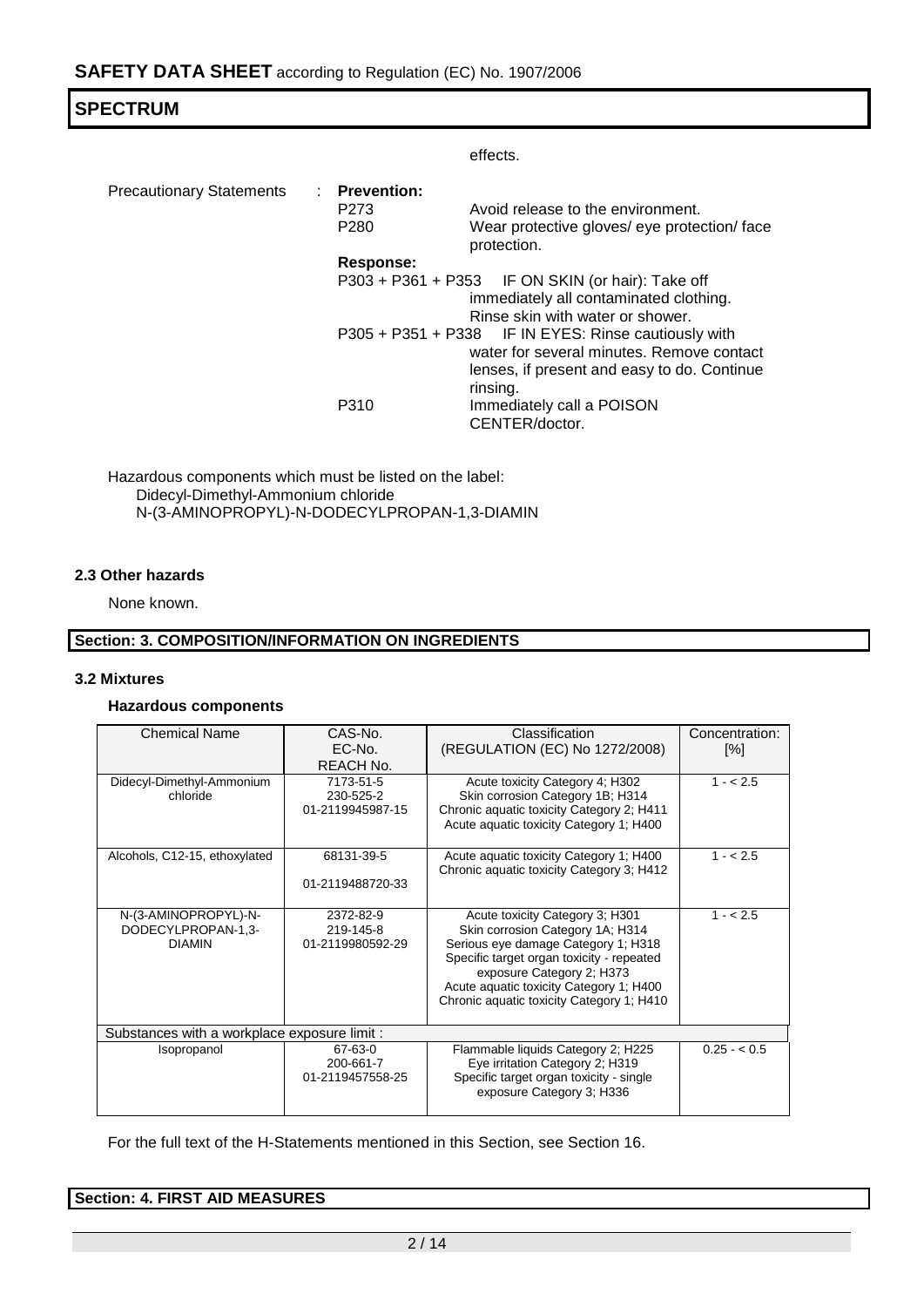## **4.1 Description of first aid measures**

| If inhaled                 | $\pm$ Remove to fresh air.<br>Treat symptomatically.<br>Get medical attention if symptoms occur.                                                                                                                      |
|----------------------------|-----------------------------------------------------------------------------------------------------------------------------------------------------------------------------------------------------------------------|
| In case of skin contact    | : Wash off immediately with plenty of water for at least 15<br>minutes.<br>Use a mild soap if available.<br>Wash clothing before reuse.<br>Thoroughly clean shoes before reuse.<br>Get medical attention immediately. |
| In case of eye contact     | : Rinse immediately with plenty of water, also under the eyelids,<br>for at least 15 minutes.<br>Remove contact lenses, if present and easy to do. Continue<br>rinsing.<br>Get medical attention immediately.         |
| If swallowed               | $:$ Rinse mouth with water.<br>Do NOT induce vomiting.<br>Never give anything by mouth to an unconscious person.<br>If conscious, give 2 glasses of water.<br>Get medical attention immediately.                      |
| Protection of first-aiders | : In event of emergency assess the danger before taking action.<br>Do not put yourself at risk of injury. If in doubt, contact<br>emergency responders. Use personal protective equipment as<br>required.             |

## **4.2 Most important symptoms and effects, both acute and delayed**

**See Section 11 for more detailed information on health effects and symptoms.**

## **4.3 Indication of immediate medical attention and special treatment needed**

| Treatment |  | Treat symptomatically. |
|-----------|--|------------------------|
|-----------|--|------------------------|

## **Section: 5. FIREFIGHTING MEASURES**

## **5.1 Extinguishing media**

| Suitable extinguishing media                              | : Use extinguishing measures that are appropriate to local<br>circumstances and the surrounding environment.                               |
|-----------------------------------------------------------|--------------------------------------------------------------------------------------------------------------------------------------------|
| 5.2 Special hazards arising from the substance or mixture |                                                                                                                                            |
| Specific hazards during<br>firefighting                   | : Not flammable or combustible.                                                                                                            |
| Hazardous combustion<br>products                          | : Depending on combustion properties, decomposition products<br>may include following materials:<br>Carbon oxides<br>nitrogen oxides (NOx) |
| <b>5.3 Advice for firefighters</b>                        |                                                                                                                                            |
| Special protective equipment<br>for firefighters          | : Use personal protective equipment.                                                                                                       |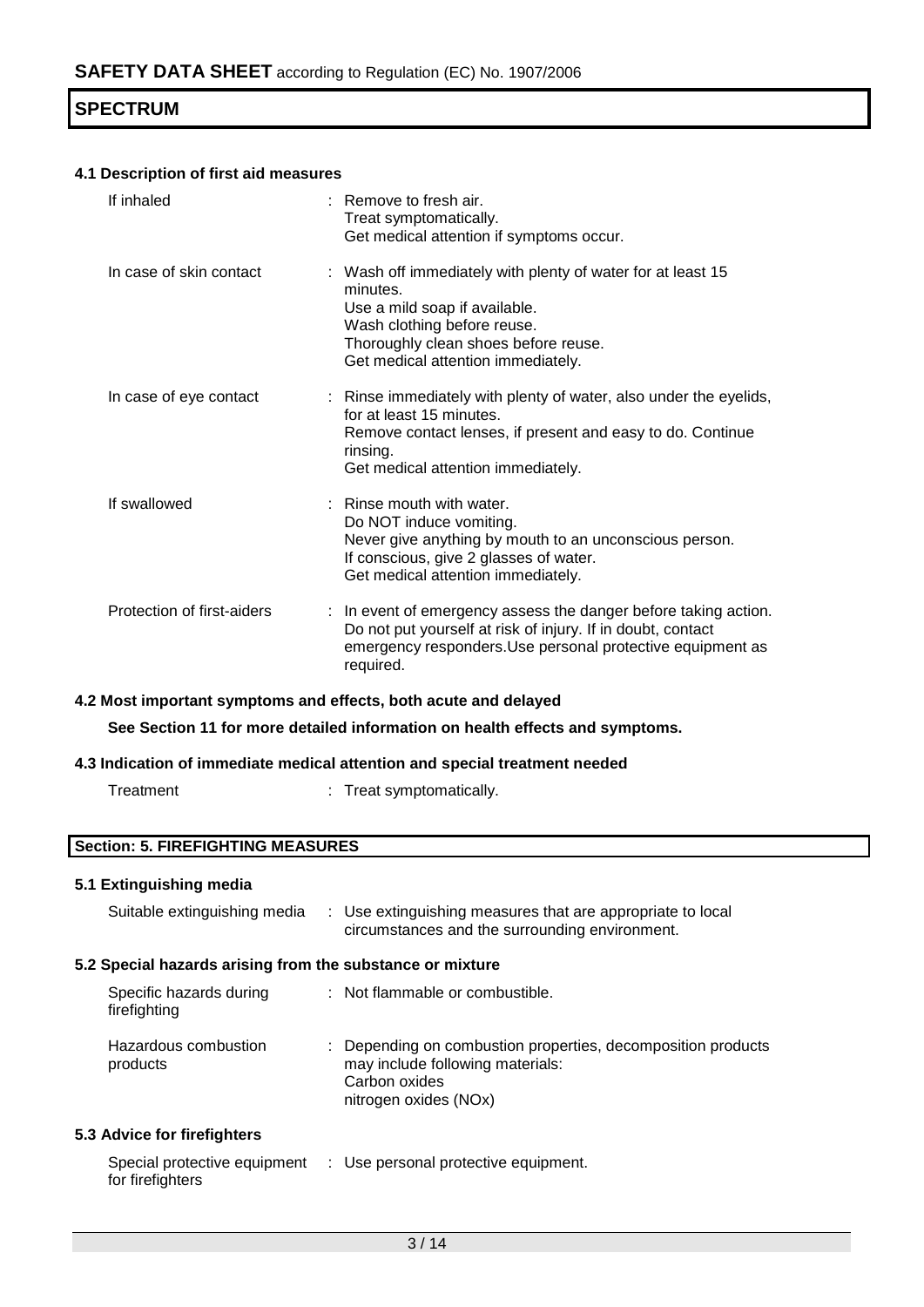| <b>SPECTRUM</b>     |                                                                                                                                                                                                                                                                                                |  |  |  |
|---------------------|------------------------------------------------------------------------------------------------------------------------------------------------------------------------------------------------------------------------------------------------------------------------------------------------|--|--|--|
| Further information | : Collect contaminated fire extinguishing water separately. This<br>must not be discharged into drains. Fire residues and<br>contaminated fire extinguishing water must be disposed of in<br>accordance with local regulations. In the event of fire and/or<br>explosion do not breathe fumes. |  |  |  |

## **Section: 6. ACCIDENTAL RELEASE MEASURES**

## **6.1 Personal precautions, protective equipment and emergency procedures**

| Advice for non-emergency<br>personnel |  | : Ensure adequate ventilation.<br>Keep people away from and upwind of spill/leak.<br>Avoid inhalation, ingestion and contact with skin and eyes.<br>When workers are facing concentrations above the exposure<br>limit they must use appropriate certified respirators.<br>Ensure clean-up is conducted by trained personnel only.<br>Refer to protective measures listed in sections 7 and 8. |  |  |
|---------------------------------------|--|------------------------------------------------------------------------------------------------------------------------------------------------------------------------------------------------------------------------------------------------------------------------------------------------------------------------------------------------------------------------------------------------|--|--|
| Advice for emergency<br>responders    |  | : If specialised clothing is required to deal with the spillage, take<br>note of any information in Section 8 on suitable and unsuitable<br>materials.                                                                                                                                                                                                                                         |  |  |
| <b>6.2 Environmental precautions</b>  |  |                                                                                                                                                                                                                                                                                                                                                                                                |  |  |

| Environmental precautions |  | Do not allow contact with soil, surface or ground water. |
|---------------------------|--|----------------------------------------------------------|
|---------------------------|--|----------------------------------------------------------|

## **6.3 Methods and materials for containment and cleaning up**

| Methods for cleaning up | : Stop leak if safe to do so.<br>Contain spillage, and then collect with non-combustible<br>absorbent material, (e.g. sand, earth, diatomaceous earth, |
|-------------------------|--------------------------------------------------------------------------------------------------------------------------------------------------------|
|                         | vermiculite) and place in container for disposal according to<br>local / national regulations (see section 13).                                        |
|                         | Flush away traces with water.                                                                                                                          |
|                         | For large spills, dike spilled material or otherwise contain<br>material to ensure runoff does not reach a waterway.                                   |

## **6.4 Reference to other sections**

See Section 1 for emergency contact information. For personal protection see section 8. See Section 13 for additional waste treatment information.

## **Section: 7. HANDLING AND STORAGE**

## **7.1 Precautions for safe handling**

| Advice on safe handling | : Do not ingest. Do not breathe spray, vapour. Do not get in<br>eyes, on skin, or on clothing. Wash hands thoroughly after<br>handling. Use only with adequate ventilation.                                                                                                                                                          |  |
|-------------------------|--------------------------------------------------------------------------------------------------------------------------------------------------------------------------------------------------------------------------------------------------------------------------------------------------------------------------------------|--|
| Hygiene measures        | : Handle in accordance with good industrial hygiene and safety<br>practice. Remove and wash contaminated clothing before re-<br>use. Wash face, hands and any exposed skin thoroughly after<br>handling. Provide suitable facilities for quick drenching or<br>flushing of the eyes and body in case of contact or splash<br>hazard. |  |

## **7.2 Conditions for safe storage, including any incompatibilities**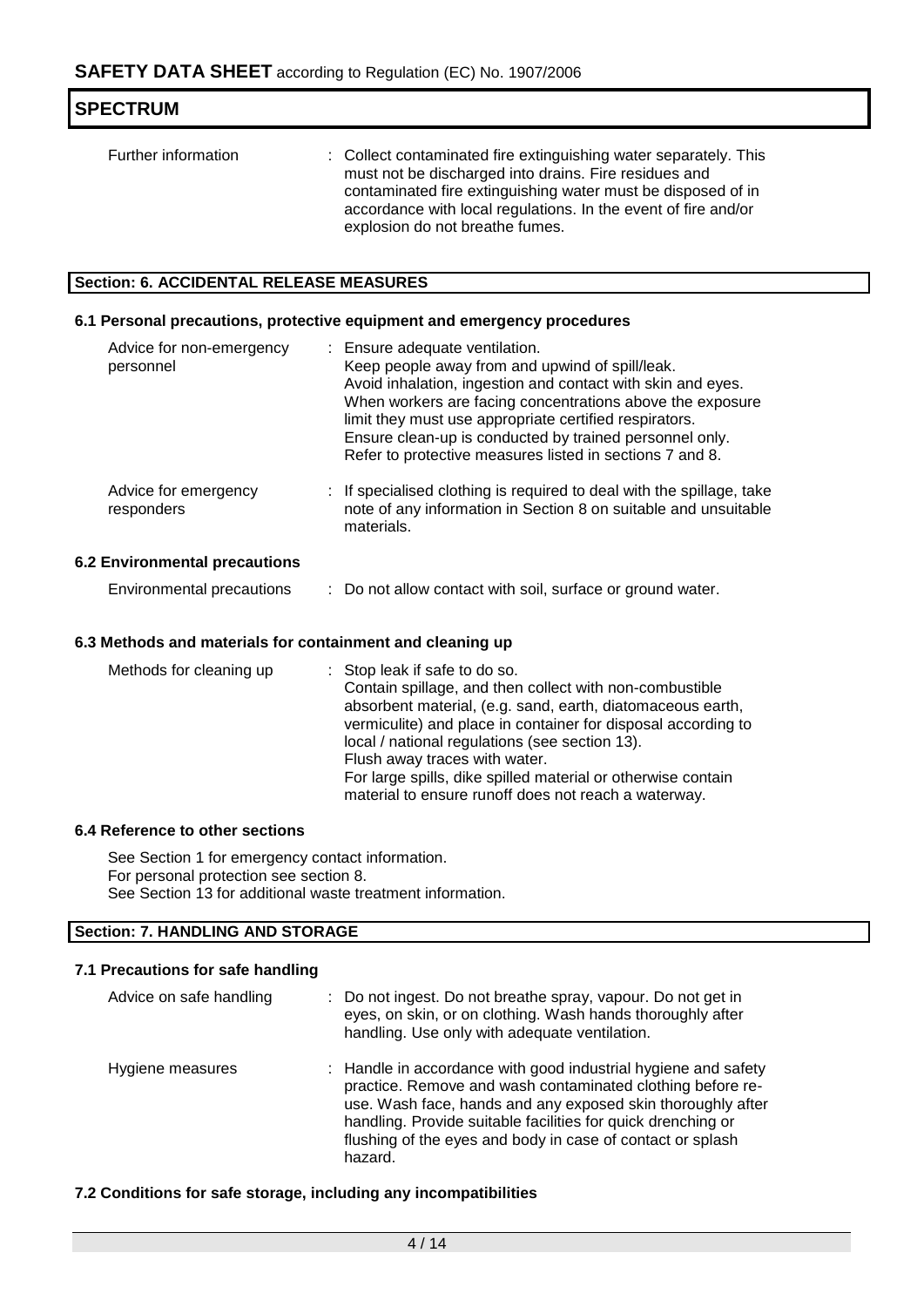| <b>SPECTRUM</b>                                  |  |                                                                                                           |  |  |
|--------------------------------------------------|--|-----------------------------------------------------------------------------------------------------------|--|--|
| Requirements for storage<br>areas and containers |  | : Keep out of reach of children. Keep container tightly closed.<br>Store in suitable labelled containers. |  |  |
| Suitable material                                |  | : Keep in properly labelled containers.                                                                   |  |  |
| 7.3 Specific end uses<br>Specific use(s)         |  | $\therefore$ SANITIZER                                                                                    |  |  |

## **Section: 8. EXPOSURE CONTROLS/PERSONAL PROTECTION**

## **8.1 Control parameters**

## **Occupational Exposure Limits**

| Components          | CAS-No. |  | Value type (Form                                                           | Control parameters | <b>Basis</b> |  |
|---------------------|---------|--|----------------------------------------------------------------------------|--------------------|--------------|--|
|                     |         |  | of exposure)                                                               |                    |              |  |
| Isopropanol         | 67-63-0 |  | OELV - 8 hrs                                                               | $200$ ppm          | IR_OEL       |  |
|                     |         |  | (TWA)                                                                      |                    |              |  |
| Further information | Sk      |  | Substances which have the capacity to penetrate intact skin when they come |                    |              |  |
|                     |         |  | in contact with it, and be absorbed into the body                          |                    |              |  |
|                     |         |  | OELV - 15 min                                                              | $400$ ppm          | IR OEL       |  |
|                     |         |  | (STEL)                                                                     |                    |              |  |
| Further information | Sk      |  | Substances which have the capacity to penetrate intact skin when they come |                    |              |  |
|                     |         |  | in contact with it, and be absorbed into the body                          |                    |              |  |

| LINEL       |                                                                                                                                     |
|-------------|-------------------------------------------------------------------------------------------------------------------------------------|
| Isopropanol | End Use: Workers<br>Exposure routes: Dermal<br>Potential health effects: Long-term systemic effects<br>Value: 888 mg/cm2            |
|             | End Use: Workers<br>Exposure routes: Inhalation<br>Potential health effects: Long-term systemic effects<br>Value: 500 mg/m3         |
|             | <b>End Use: Consumers</b><br>Exposure routes: Dermal<br>Potential health effects: Long-term systemic effects<br>Value: 319 mg/cm2   |
|             | <b>End Use: Consumers</b><br>Exposure routes: Inhalation<br>Potential health effects: Long-term systemic effects<br>Value: 89 mg/m3 |
|             | End Use: Consumers<br>Exposure routes: Ingestion<br>Potential health effects: Long-term systemic effects<br>Value: 26 ppm           |

## PNEC

| .           |                                               |
|-------------|-----------------------------------------------|
| Isopropanol | Fresh water<br>Value: 140.9 mg/l              |
|             | Marine water<br>Value: 140.9 mg/l             |
|             | Intermittent use/release<br>Value: 140.9 mg/l |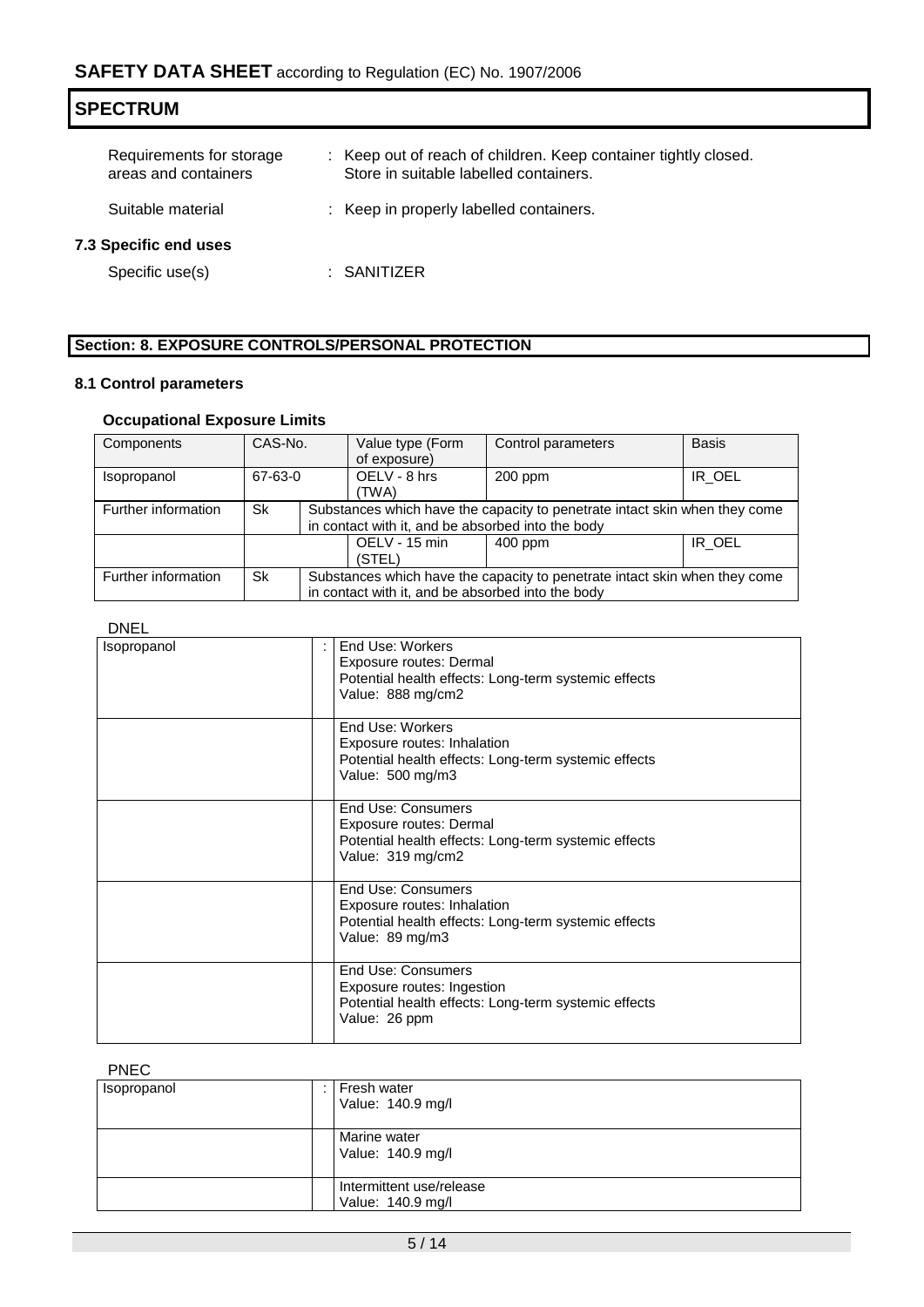| Fresh water<br>Value: 552 mg/kg            |
|--------------------------------------------|
| Marine sediment<br>Value: 552 mg/kg        |
| Soil<br>Value: 28 mg/kg                    |
| Sewage treatment plant<br>Value: 2251 mg/l |
| Oral<br>Value: 160 mg/kg                   |

## **8.2 Exposure controls**

## **Appropriate engineering controls**

Effective exhaust ventilation system. Maintain air concentrations below occupational exposure standards.

## **Individual protection measures**

| Hygiene measures                          | : Handle in accordance with good industrial hygiene and safety<br>practice. Remove and wash contaminated clothing before re-<br>use. Wash face, hands and any exposed skin thoroughly after<br>handling. Provide suitable facilities for quick drenching or<br>flushing of the eyes and body in case of contact or splash<br>hazard.                                                                  |  |  |
|-------------------------------------------|-------------------------------------------------------------------------------------------------------------------------------------------------------------------------------------------------------------------------------------------------------------------------------------------------------------------------------------------------------------------------------------------------------|--|--|
| Eye/face protection (EN<br>166)           | : Safety goggles<br>Face-shield                                                                                                                                                                                                                                                                                                                                                                       |  |  |
| Hand protection (EN 374)                  | Recommended preventive skin protection<br>Gloves<br>Nitrile rubber<br>butyl-rubber<br>Breakthrough time: $1 - 4$ hours<br>Minimum thickness for butyl-rubber 0.7 mm for nitrile rubber<br>0.4 mm or equivalent (please refer to the gloves<br>manufacturer/distributor for advise).<br>Gloves should be discarded and replaced if there is any<br>indication of degradation or chemical breakthrough. |  |  |
| Skin and body protection<br>(EN 14605)    | : Personal protective equipment comprising: suitable protective<br>gloves, safety goggles and protective clothing including<br>appropriate safety shoes                                                                                                                                                                                                                                               |  |  |
| Respiratory protection (EN<br>143, 14387) | : When respiratory risks cannot be avoided or sufficiently<br>limited by technical means of collective protection or by<br>measures, methods or procedures of work organization,<br>consider the use of certified respiratory protection equipment<br>meeting EU requirements (89/656/EEC, (EU) 2016/425), or<br>equivalent, with filter type:A-P                                                     |  |  |
| <b>Environmental exposure controls</b>    |                                                                                                                                                                                                                                                                                                                                                                                                       |  |  |
| General advice                            | Consider the provision of containment around storage<br>vessels.                                                                                                                                                                                                                                                                                                                                      |  |  |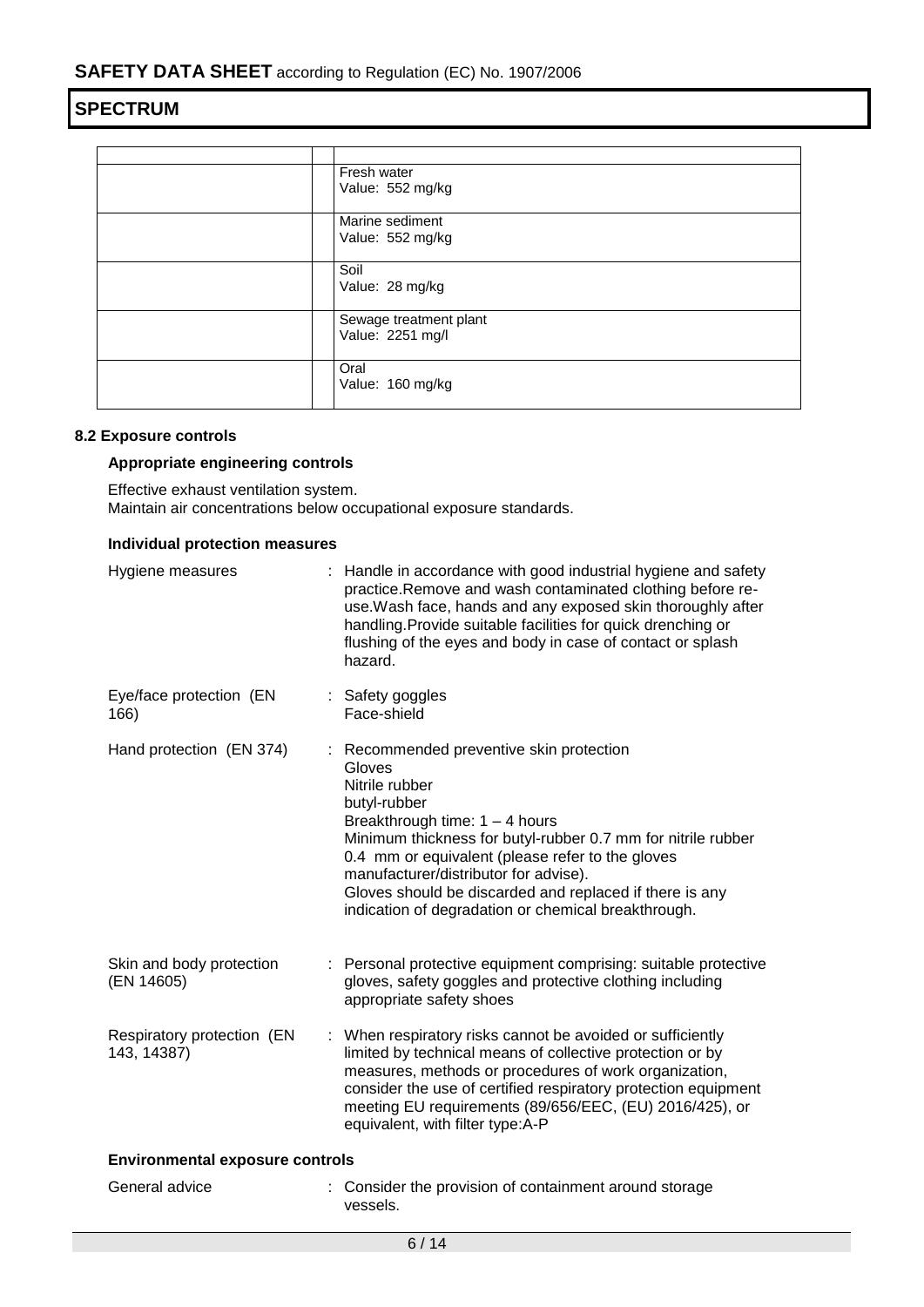## **Section: 9. PHYSICAL AND CHEMICAL PROPERTIES**

## **9.1 Information on basic physical and chemical properties**

| Appearance                                 | liquid                                      |
|--------------------------------------------|---------------------------------------------|
| Colour                                     | clear, blue                                 |
| Odour                                      | : no data available                         |
| Flash point                                | : > 100 °C                                  |
| pH                                         | 11.8 - 12.6                                 |
| <b>Odour Threshold</b>                     | no data available                           |
| Melting point/freezing point               | : no data available                         |
| Initial boiling point and boiling<br>range | : no data available                         |
| Evaporation rate                           | no data available                           |
| Flammability (solid, gas)                  | : no data available                         |
| Upper explosion limit                      | : no data available                         |
| Lower explosion limit                      | : no data available                         |
| Vapour pressure                            | : no data available                         |
| Relative vapour density                    | : no data available                         |
| Relative density                           | $1.015 - 1.035$                             |
| Solubility(ies)                            |                                             |
| Water solubility                           | soluble in cold water, soluble in hot water |
| Solubility in other solvents               | : no data available                         |
| Partition coefficient: n-<br>octanol/water | : no data available                         |
| Auto-ignition temperature                  | : no data available                         |
| Thermal decomposition                      | : no data available                         |
| Viscosity, dynamic                         | no data available                           |
| Viscosity, kinematic                       | : no data available                         |
| <b>Explosive properties</b>                | : no data available                         |
| Oxidizing properties                       | : no data available                         |
|                                            |                                             |

## **9.2 Other information**

no data available

## **Section: 10. STABILITY AND REACTIVITY**

## **10.1 Reactivity**

No dangerous reaction known under conditions of normal use.

## **10.2 Chemical stability**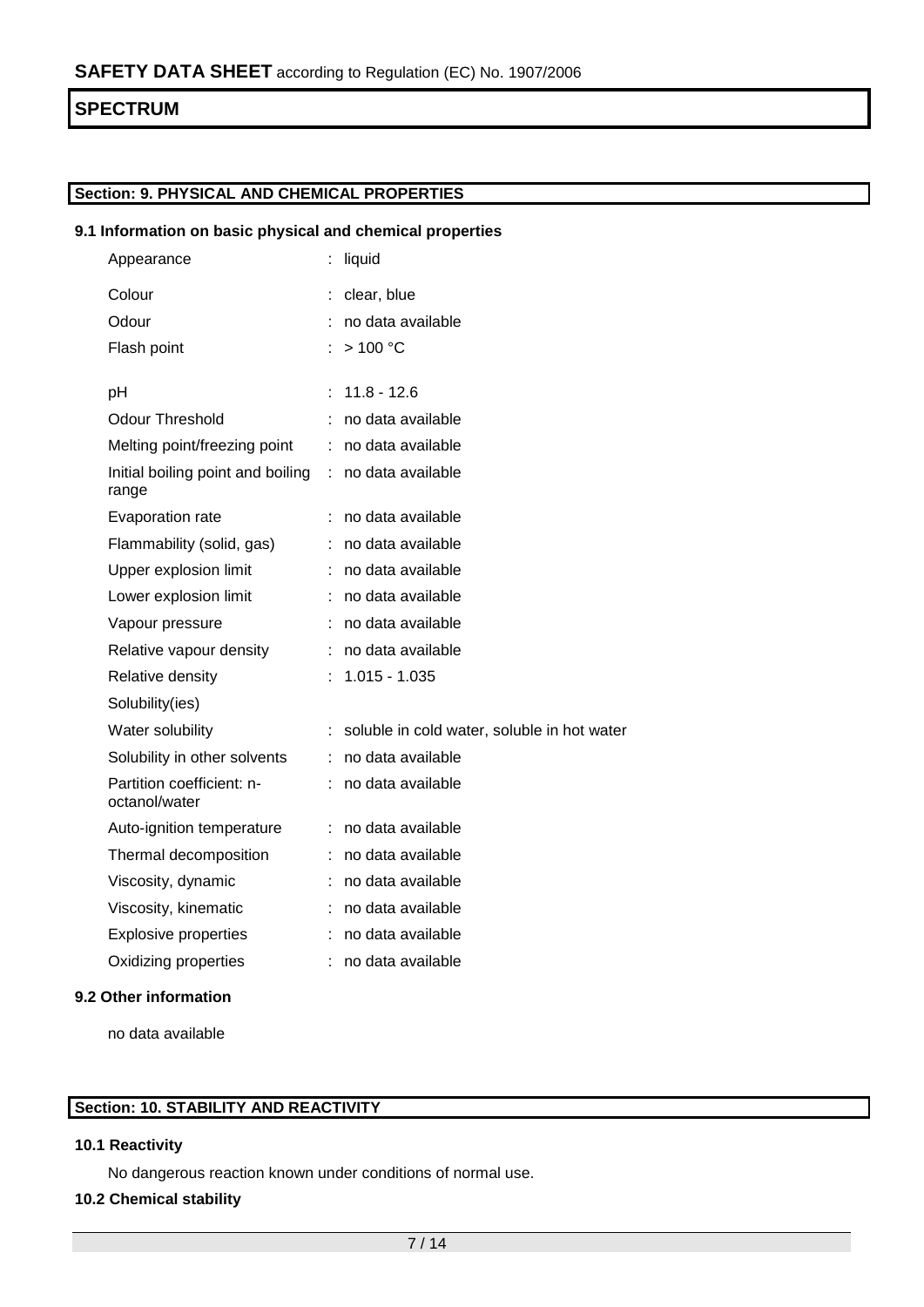Stable under normal conditions.

| 10.3 Possibility of hazardous reactions |  |                                                                                                                                          |  |
|-----------------------------------------|--|------------------------------------------------------------------------------------------------------------------------------------------|--|
| Hazardous reactions                     |  | : No dangerous reaction known under conditions of normal use.                                                                            |  |
| 10.4 Conditions to avoid                |  |                                                                                                                                          |  |
| Conditions to avoid                     |  | $\therefore$ None known.                                                                                                                 |  |
| 10.5 Incompatible materials             |  |                                                                                                                                          |  |
| Materials to avoid                      |  | $:$ Strong acids                                                                                                                         |  |
| 10.6 Hazardous decomposition products   |  |                                                                                                                                          |  |
| Hazardous decomposition<br>products     |  | Depending on combustion properties, decomposition products<br>may include following materials:<br>Carbon oxides<br>nitrogen oxides (NOx) |  |

## **Section: 11. TOXICOLOGICAL INFORMATION**

## **11.1 Information on toxicological effects**

| exposure        | Information on likely routes of : Inhalation, Eye contact, Skin contact |  |
|-----------------|-------------------------------------------------------------------------|--|
| <b>Toxicity</b> |                                                                         |  |

| Product |  |
|---------|--|
|         |  |

| Acute oral toxicity                  |   | Acute toxicity estimate : $> 2,000$ mg/kg      |
|--------------------------------------|---|------------------------------------------------|
| Acute inhalation toxicity            | ÷ | There is no data available for this product.   |
| Acute dermal toxicity                | ÷ | There is no data available for this product.   |
| Skin corrosion/irritation            |   | There is no data available for this product.   |
| Serious eye damage/eye<br>irritation |   | : There is no data available for this product. |
| Respiratory or skin<br>sensitization |   | : There is no data available for this product. |
| Carcinogenicity                      |   | There is no data available for this product.   |
| Reproductive effects                 | ÷ | There is no data available for this product.   |
| Germ cell mutagenicity               |   | There is no data available for this product.   |
| Teratogenicity                       |   | There is no data available for this product.   |
| STOT - single exposure               |   | There is no data available for this product.   |
| STOT - repeated exposure             |   | There is no data available for this product.   |
| Aspiration toxicity                  |   | There is no data available for this product.   |
| <b>Components</b>                    |   |                                                |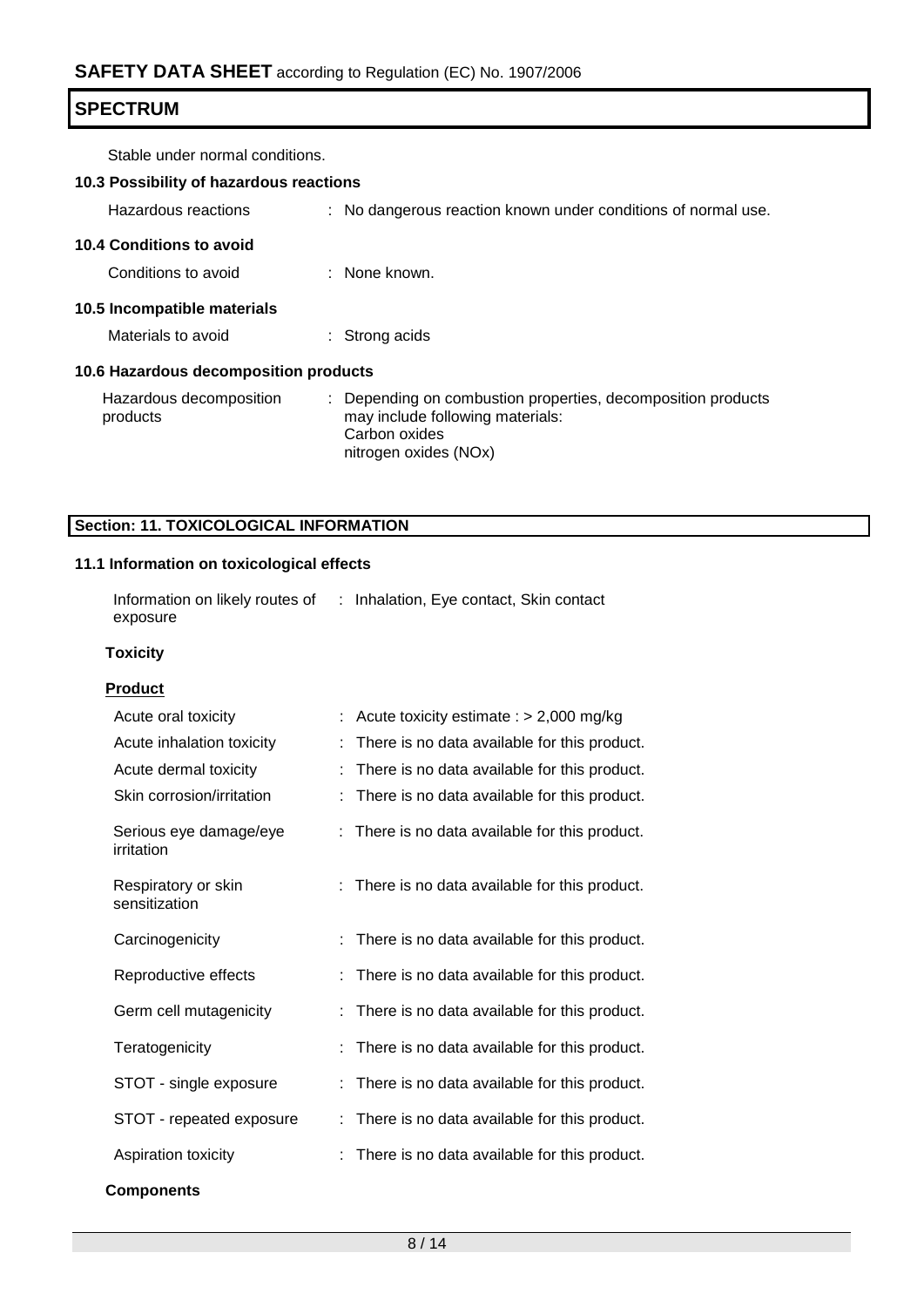| <b>SPECTRUM</b>                       |                                                                                         |
|---------------------------------------|-----------------------------------------------------------------------------------------|
| Acute oral toxicity                   | : Didecyl-Dimethyl-Ammonium chloride<br>LD50 rat: 329 mg/kg                             |
|                                       | Alcohols, C12-15, ethoxylated<br>LD50 rat: $> 5,000$ mg/kg                              |
|                                       | N-(3-AMINOPROPYL)-N-DODECYLPROPAN-1,3-<br><b>DIAMIN</b><br>LD50 rat: 261 mg/kg          |
|                                       | Isopropanol<br>LD50 rat: 5,840 mg/kg                                                    |
| <b>Components</b>                     |                                                                                         |
| Acute inhalation toxicity             | : Isopropanol<br>LC50 rat: $>$ 30 mg/l<br>Exposure time: 4 h<br>Test atmosphere: vapour |
| <b>Components</b>                     |                                                                                         |
| Acute dermal toxicity                 | : Didecyl-Dimethyl-Ammonium chloride<br>LD50 rabbit: 2,930 mg/kg                        |
|                                       | Alcohols, C12-15, ethoxylated<br>LD50 rat: > 2,000 mg/kg                                |
|                                       | Isopropanol<br>LD50 rabbit: 12,870 mg/kg                                                |
| <b>Potential Health Effects</b>       |                                                                                         |
| Eyes                                  | Causes serious eye damage.                                                              |
| Skin                                  | Causes severe skin burns.                                                               |
| Ingestion                             | : Causes digestive tract burns.                                                         |
| Inhalation                            | May cause nose, throat, and lung irritation.                                            |
| <b>Chronic Exposure</b>               | : Health injuries are not known or expected under normal<br>use.                        |
| <b>Experience with human exposure</b> |                                                                                         |
| Eye contact                           | : Redness, Pain, Corrosion                                                              |
| Skin contact                          | : Redness, Pain, Corrosion                                                              |
| Ingestion                             | Corrosion, Abdominal pain                                                               |
| Inhalation                            | Respiratory irritation, Cough                                                           |
| <b>Further information</b>            | no data available                                                                       |

## **Section: 12. ECOLOGICAL INFORMATION**

## **12.1 Ecotoxicity**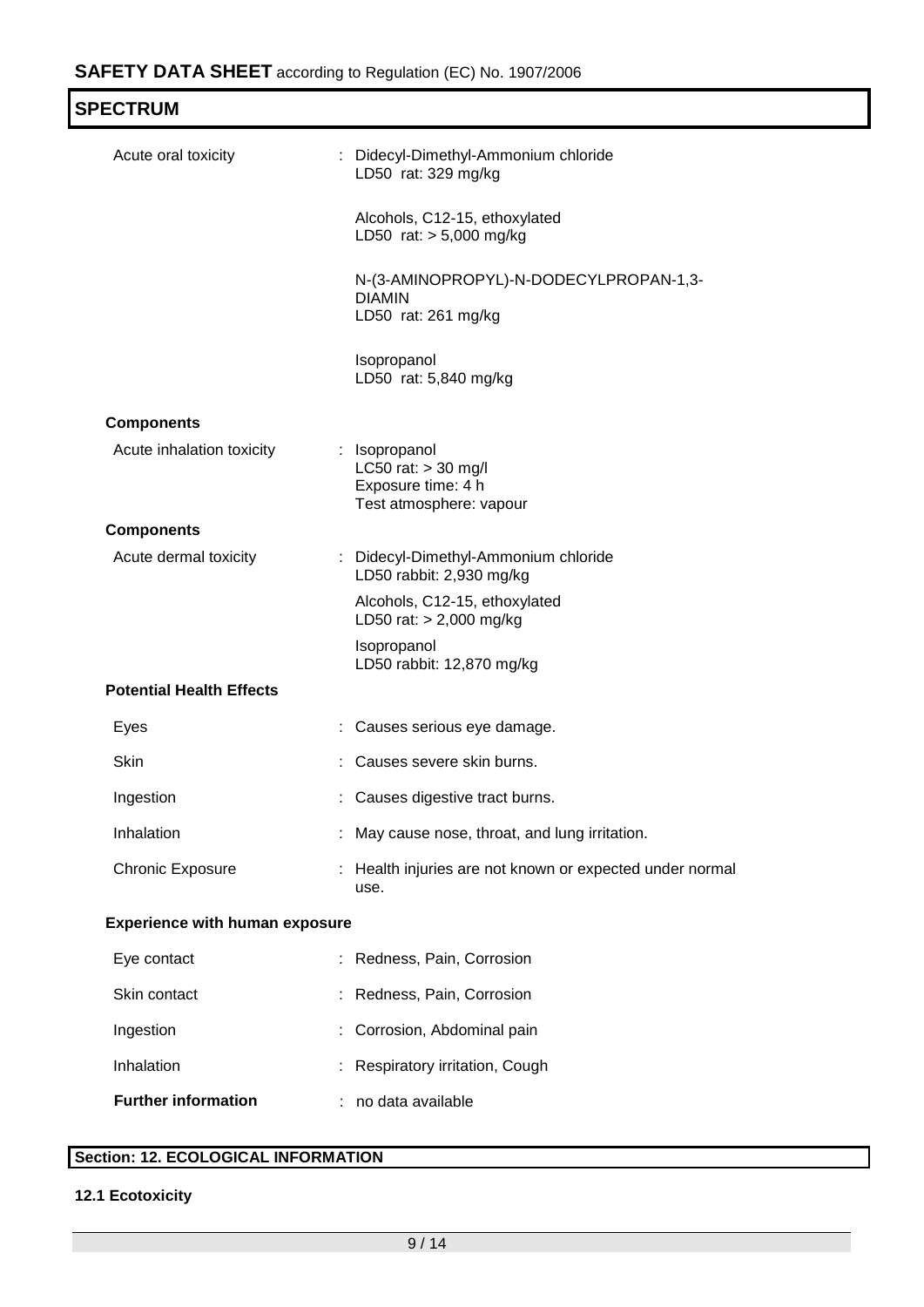## **Product**

| <b>Environmental Effects</b>                                                 | : Very toxic to aquatic life. Harmful to aquatic life with long<br>lasting effects.                       |
|------------------------------------------------------------------------------|-----------------------------------------------------------------------------------------------------------|
| Toxicity to fish                                                             | : no data available                                                                                       |
| Toxicity to daphnia and other<br>aquatic invertebrates                       | : no data available                                                                                       |
| Toxicity to algae                                                            | : no data available                                                                                       |
| <b>Components</b>                                                            |                                                                                                           |
| Toxicity to fish                                                             | : Didecyl-Dimethyl-Ammonium chloride<br>96 h LC50 Fish: 1 mg/l                                            |
|                                                                              | Alcohols, C12-15, ethoxylated<br>96 h LC50 Pimephales promelas (fathead minnow): 1.4<br>mg/l              |
|                                                                              | Isopropanol<br>96 h LC50 Pimephales promelas (fathead minnow):<br>9,640 mg/l                              |
| <b>Components</b>                                                            |                                                                                                           |
| Toxicity to daphnia and other<br>aquatic invertebrates                       | : Alcohols, C12-15, ethoxylated<br>48 h EC50 Daphnia magna (Water flea): 0.14 mg/l                        |
|                                                                              | Isopropanol<br>LC50 Daphnia magna (Water flea): > 10,000 mg/l                                             |
| <b>Components</b>                                                            |                                                                                                           |
| Toxicity to algae                                                            | : Alcohols, C12-15, ethoxylated<br>72 h EC50 Pseudokirchneriella subcapitata (green<br>algae): 0.75 mg/l  |
|                                                                              | N-(3-AMINOPROPYL)-N-DODECYLPROPAN-1,3-<br><b>DIAMIN</b><br>72 h EC50: 0.014 mg/l<br>72 h EC50: 0.014 mg/l |
| <b>Components</b>                                                            |                                                                                                           |
| Toxicity to bacteria                                                         | Isopropanol<br>1,050 mg/l                                                                                 |
| <b>Components</b>                                                            |                                                                                                           |
| Toxicity to fish (Chronic<br>toxicity)                                       | : Alcohols, C12-15, ethoxylated<br>10 d NOEC Pimephales promelas (fathead minnow):<br>$0.16$ mg/l         |
| <b>Components</b>                                                            |                                                                                                           |
| Toxicity to daphnia and other<br>aquatic invertebrates (Chronic<br>toxicity) | : Alcohols, C12-15, ethoxylated<br>21 d NOEC Daphnia magna (Water flea): 0.77 mg/l                        |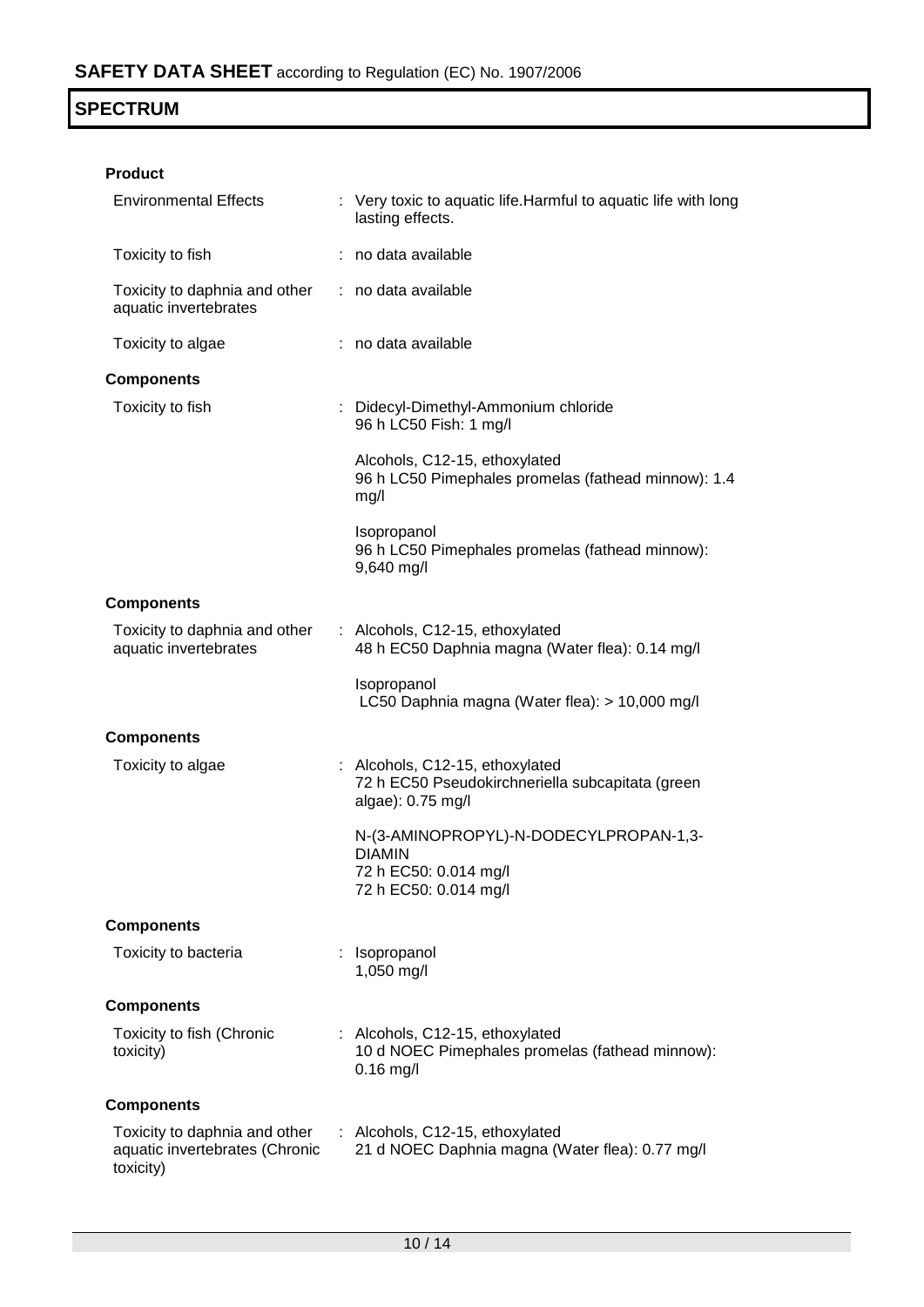## **12.2 Persistence and degradability**

| <b>Product</b>                          |                                                                                                                                                                                            |
|-----------------------------------------|--------------------------------------------------------------------------------------------------------------------------------------------------------------------------------------------|
| no data available                       |                                                                                                                                                                                            |
| <b>Components</b>                       |                                                                                                                                                                                            |
| Biodegradability                        | : Didecyl-Dimethyl-Ammonium chloride<br>Result: Eliminated from aquatic environment                                                                                                        |
|                                         | Alcohols, C12-15, ethoxylated<br>Result: Readily biodegradable.                                                                                                                            |
|                                         | N-(3-AMINOPROPYL)-N-DODECYLPROPAN-1,3-DIAMIN<br>Result: Readily biodegradable.                                                                                                             |
|                                         | Isopropanol<br>Result: Readily biodegradable.                                                                                                                                              |
| 12.3 Bioaccumulative potential          |                                                                                                                                                                                            |
| no data available                       |                                                                                                                                                                                            |
| 12.4 Mobility in soil                   |                                                                                                                                                                                            |
| no data available                       |                                                                                                                                                                                            |
| 12.5 Results of PBT and vPvB assessment |                                                                                                                                                                                            |
| <b>Product</b>                          |                                                                                                                                                                                            |
| Assessment                              | : This substance/mixture contains no components considered<br>to be either persistent, bioaccumulative and toxic (PBT), or<br>very persistent and very bioaccumulative (vPvB) at levels of |

0.1% or higher.

## **12.6 Other adverse effects**

no data available

## **Section: 13. DISPOSAL CONSIDERATIONS**

Dispose of in accordance with the European Directives on waste and hazardous waste.Waste codes should be assigned by the user, preferably in discussion with the waste disposal authorities.

## **13.1 Waste treatment methods**

| Product                | : The product should not be allowed to enter drains, water<br>courses or the soil.<br>Where possible recycling is preferred to disposal or<br>incineration.<br>If recycling is not practicable, dispose of in compliance with<br>local regulations.<br>Dispose of wastes in an approved waste disposal facility. |
|------------------------|------------------------------------------------------------------------------------------------------------------------------------------------------------------------------------------------------------------------------------------------------------------------------------------------------------------|
| Contaminated packaging | : Dispose of as unused product.<br>Empty containers should be taken to an approved waste                                                                                                                                                                                                                         |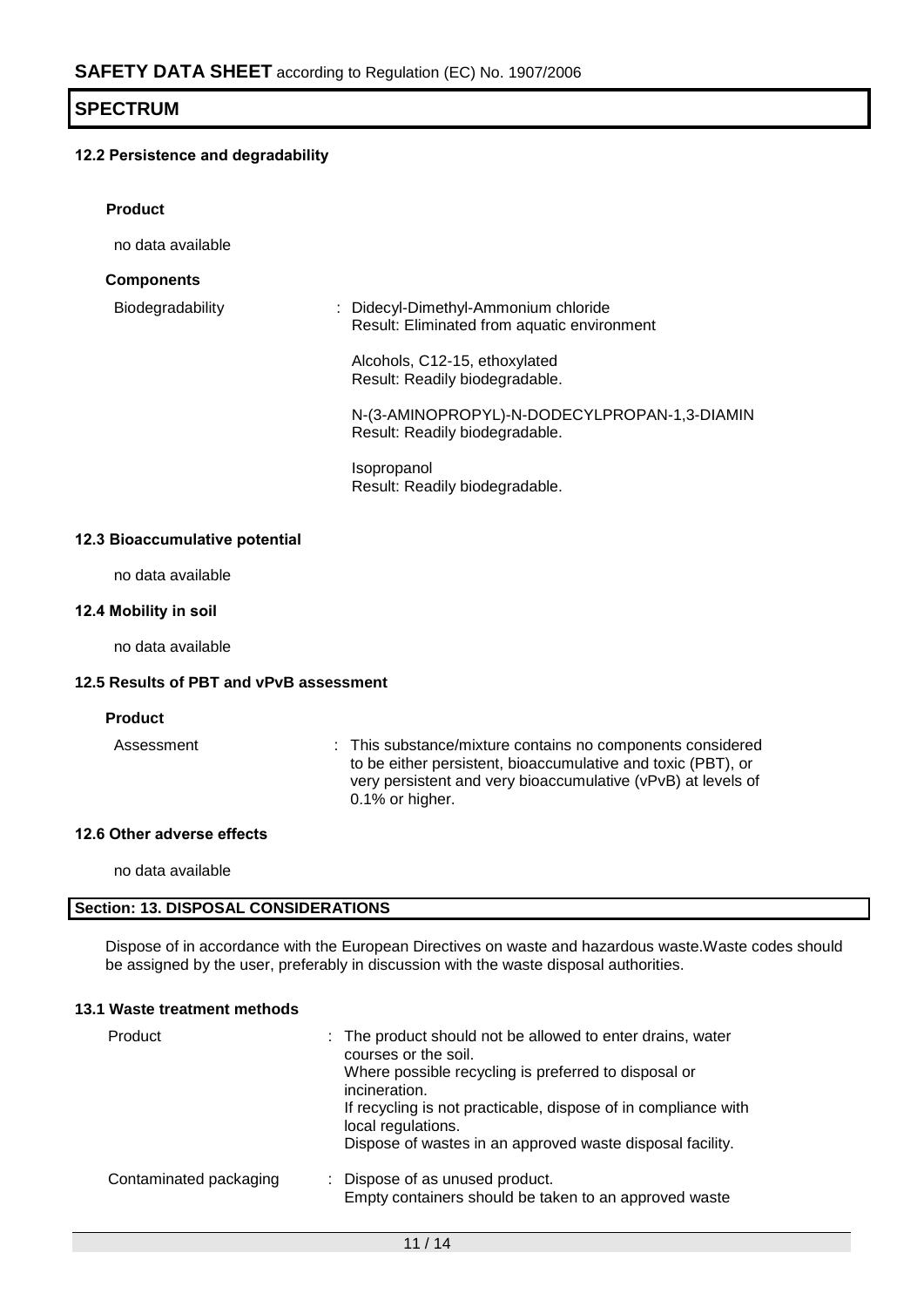| <b>SPECTRUM</b>                      |                                                                                                                                                                                                                                                                                                                                                                                                                                                                                                               |
|--------------------------------------|---------------------------------------------------------------------------------------------------------------------------------------------------------------------------------------------------------------------------------------------------------------------------------------------------------------------------------------------------------------------------------------------------------------------------------------------------------------------------------------------------------------|
|                                      | handling site for recycling or disposal.<br>Do not re-use empty containers.                                                                                                                                                                                                                                                                                                                                                                                                                                   |
| Guidance for Waste Code<br>selection | : Organic wastes containing dangerous substances. If this<br>product is used in any further processes, the final user must<br>redefine and assign the most appropriate European Waste<br>Catalogue Code. It is the responsibility of the waste generator<br>to determine the toxicity and physical properties of the<br>material generated to determine the proper waste<br>identification and disposal methods in compliance with<br>applicable European (EU Directive 2008/98/EC) and local<br>regulations. |

## **Section: 14. TRANSPORT INFORMATION**

The shipper/consignor/sender is responsible to ensure that the packaging, labeling, and markings are in compliance with the selected mode of transport.

| Land transport (ADR/ADN/RID)<br>14.1 UN number:<br>14.2 UN proper shipping name:<br>14.3 Transport hazard class(es):<br>14.4 Packing group:<br><b>14.5 Environmental hazards:</b><br>14.6 Special precautions for user: | <b>UN 3082</b><br>ENVIRONMENTALLY HAZARDOUS SUBSTANCE, LIQUID,<br>N.O.S. (N-(3-AMINOPROPYL)-N-DODECYLPROPAN-1,3-<br>DIAMIN, Didecyl-Dimethyl-Ammonium chloride)<br>9<br>Ш<br>Yes<br>Not applicable. |
|-------------------------------------------------------------------------------------------------------------------------------------------------------------------------------------------------------------------------|-----------------------------------------------------------------------------------------------------------------------------------------------------------------------------------------------------|
| Air transport (IATA)                                                                                                                                                                                                    |                                                                                                                                                                                                     |
| 14.1 UN number:                                                                                                                                                                                                         | <b>UN 3082</b>                                                                                                                                                                                      |
| 14.2 UN proper shipping name:                                                                                                                                                                                           | ENVIRONMENTALLY HAZARDOUS SUBSTANCE, LIQUID,<br>N.O.S. (N-(3-AMINOPROPYL)-N-DODECYLPROPAN-1,3-<br>DIAMIN, Didecyl-Dimethyl-Ammonium chloride)                                                       |
| 14.3 Transport hazard class(es):                                                                                                                                                                                        | 9                                                                                                                                                                                                   |
| 14.4 Packing group:                                                                                                                                                                                                     | III                                                                                                                                                                                                 |
| <b>14.5 Environmental hazards:</b>                                                                                                                                                                                      | Yes                                                                                                                                                                                                 |
| 14.6 Special precautions for user:                                                                                                                                                                                      | Not applicable.                                                                                                                                                                                     |
| Sea transport (IMDG/IMO)                                                                                                                                                                                                |                                                                                                                                                                                                     |
| 14.1 UN number:                                                                                                                                                                                                         | UN 3082                                                                                                                                                                                             |
| 14.2 UN proper shipping name:                                                                                                                                                                                           | ENVIRONMENTALLY HAZARDOUS SUBSTANCE, LIQUID,<br>N.O.S. (N-(3-AMINOPROPYL)-N-DODECYLPROPAN-1,3-<br>DIAMIN, Didecyl-Dimethyl-Ammonium chloride)                                                       |
| 14.3 Transport hazard class(es):                                                                                                                                                                                        | 9                                                                                                                                                                                                   |
| 14.4 Packing group:                                                                                                                                                                                                     | Ш                                                                                                                                                                                                   |
| 14.5 Environmental hazards:                                                                                                                                                                                             | Yes (Marine Pollutant)                                                                                                                                                                              |
| 14.6 Special precautions for user:                                                                                                                                                                                      | Not applicable.                                                                                                                                                                                     |
| 14.7 Transport in bulk according to<br>Annex II of MARPOL 73/78 and the IBC<br>Code:                                                                                                                                    | Not applicable.                                                                                                                                                                                     |

**Section: 15. REGULATORY INFORMATION**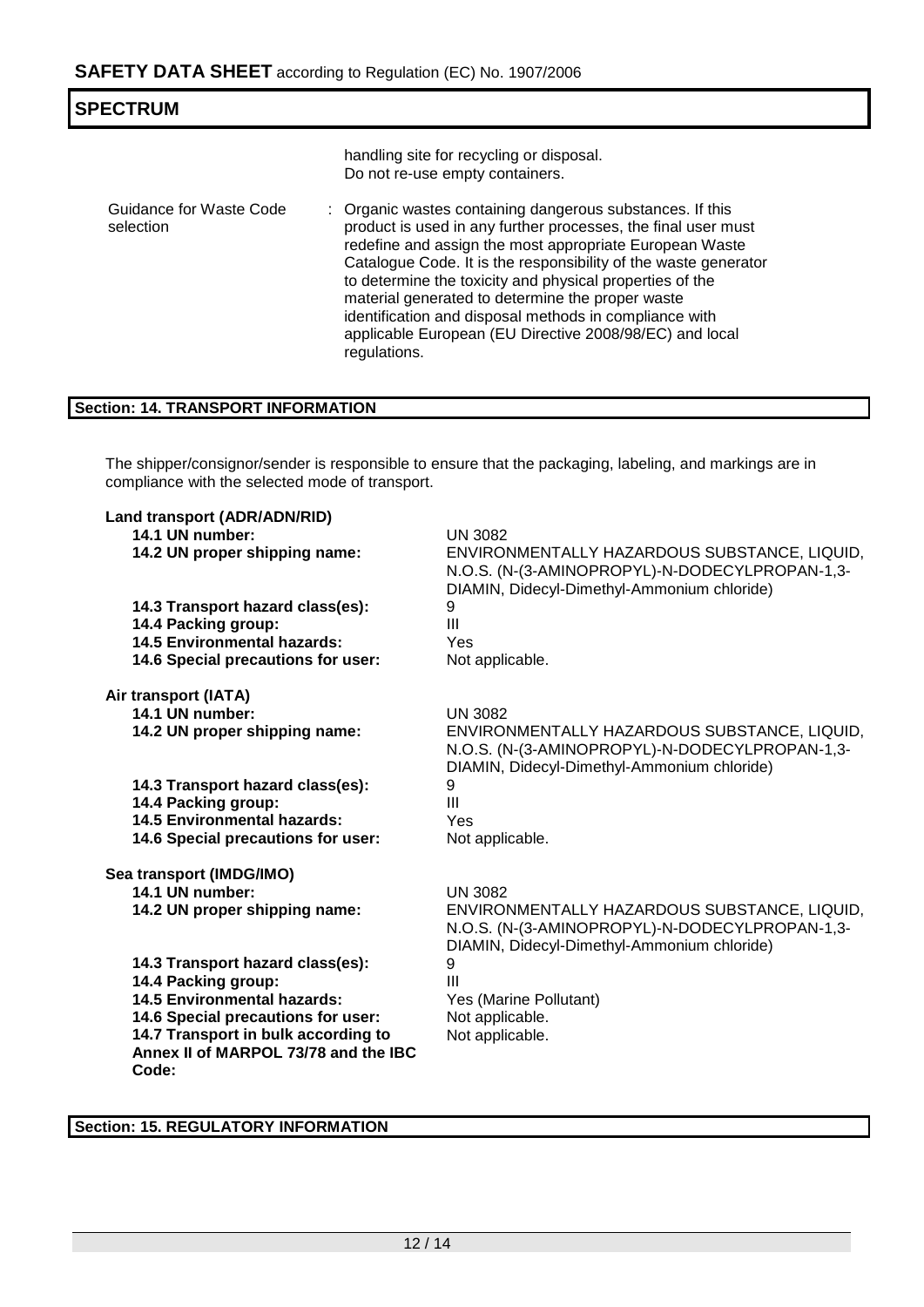## **15.1 Safety, health and environmental regulations/legislation specific for the substance or mixture:**

## **INTERNATIONAL CHEMICAL CONTROL LAWS**

NATIONAL REGULATIONS GERMANY Water contaminating class  $\qquad$  : WGK 2 (Germany) Classification according to AwSV, Annex 1

## **15.2 Chemical Safety Assessment:**

No Chemical Safety Assessment has been carried out on the product.

#### **Section: 16. OTHER INFORMATION**

## **Procedure used to derive the classification according to REGULATION (EC) No 1272/2008**

| <b>Classification</b>            | <b>Justification</b>                |
|----------------------------------|-------------------------------------|
| Skin corrosion 1, H314           | Based on product data or assessment |
| Serious eye damage 1, H318       | Based on product data or assessment |
| Acute aguatic toxicity 1, H400   | Calculation method                  |
| Chronic aquatic toxicity 3, H412 | Calculation method                  |

#### **Full text of H-Statements**

| H <sub>225</sub> | Highly flammable liquid and vapour.                                |
|------------------|--------------------------------------------------------------------|
| H <sub>301</sub> | Toxic if swallowed.                                                |
| H302             | Harmful if swallowed.                                              |
| H314             | Causes severe skin burns and eye damage.                           |
| H318             | Causes serious eye damage.                                         |
| H319             | Causes serious eye irritation.                                     |
| H336             | May cause drowsiness or dizziness.                                 |
| H373             | May cause damage to organs through prolonged or repeated exposure. |
| H400             | Very toxic to aquatic life.                                        |
| H410             | Very toxic to aquatic life with long lasting effects.              |
| H411             | Toxic to aquatic life with long lasting effects.                   |
| H412             | Harmful to aquatic life with long lasting effects.                 |

#### **Full text of other abbreviations**

ADN – European Agreement concerning the International Carriage of Dangerous Goods by Inland Waterways; ADR – European Agreement concerning the International Carriage of Dangerous Goods by Road; AICS – Australian Inventory of Chemical Substances; ASTM – American Society for the Testing of Materials; bw – Body weight; CLP – Classification Labelling Packaging Regulation; Regulation (EC) No 1272/2008; CMR – Carcinogen, Mutagen or Reproductive Toxicant; DIN – Standard of the German Institute for Standardisation; DSL – Domestic Substances List (Canada); ECHA – European Chemicals Agency; EC-Number – European Community number; ECx – Concentration associated with x% response; ELx – Loading rate associated with x% response; EmS – Emergency Schedule; ENCS – Existing and New Chemical Substances (Japan); ErCx – Concentration associated with x% growth rate response; GHS – Globally Harmonized System; GLP – Good Laboratory Practice; IARC – International Agency for Research on Cancer; IATA – International Air Transport Association; IBC – International Code for the Construction and Equipment of Ships carrying Dangerous Chemicals in Bulk; IC50 – Half maximal inhibitory concentration; ICAO – International Civil Aviation Organization; IECSC – Inventory of Existing Chemical Substances in China; IMDG – International Maritime Dangerous Goods; IMO – International Maritime Organization; ISHL – Industrial Safety and Health Law (Japan); ISO – International Organisation for Standardization; KECI – Korea Existing Chemicals Inventory; LC50 – Lethal Concentration to 50 % of a test population; LD50 – Lethal Dose to 50% of a test population (Median Lethal Dose); MARPOL – International Convention for the Prevention of Pollution from Ships; n.o.s. – Not Otherwise Specified; NO(A)EC – No Observed (Adverse) Effect Concentration; NO(A)EL – No Observed (Adverse) Effect Level; NOELR – No